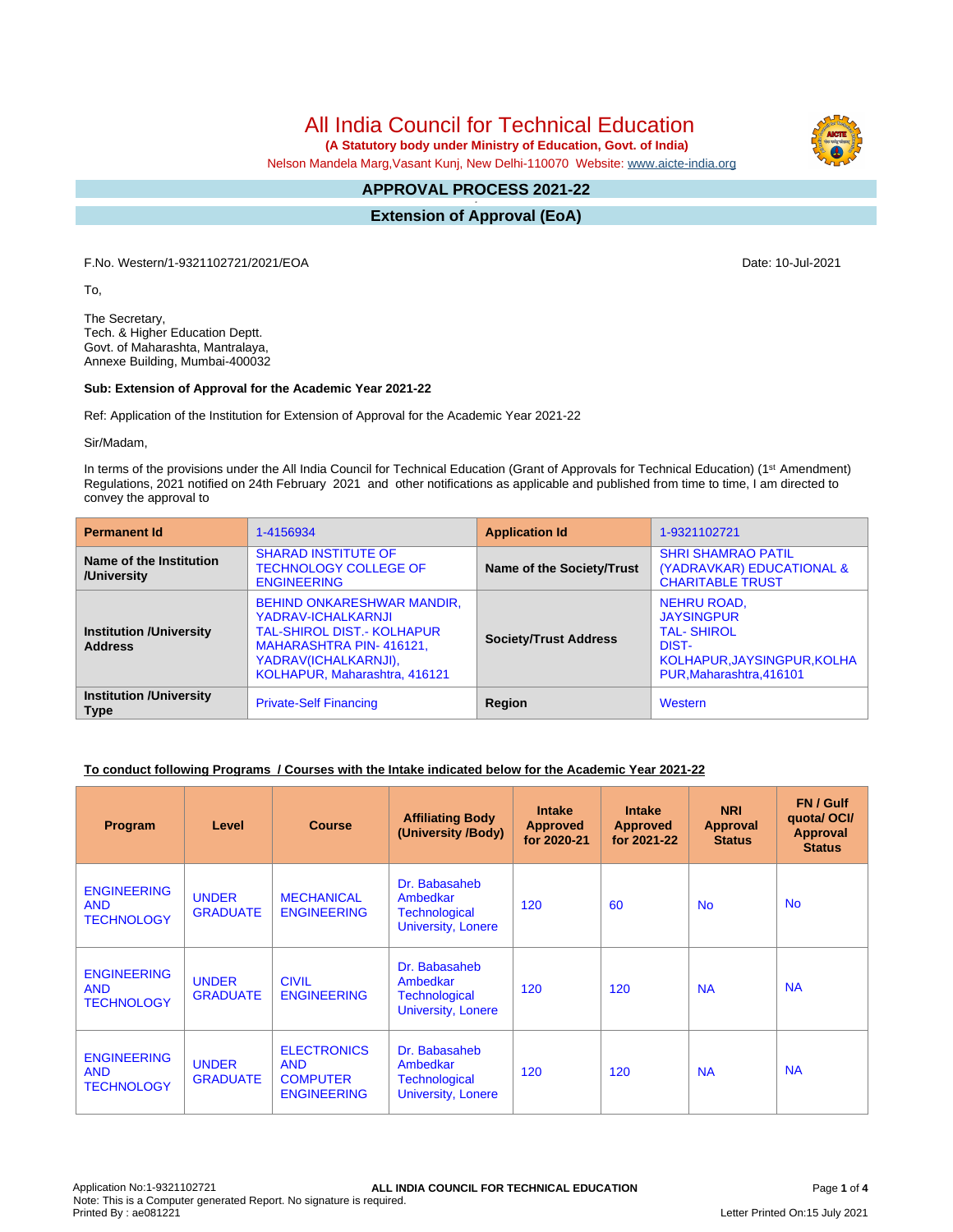| <b>ENGINEERING</b><br><b>AND</b><br><b>TECHNOLOGY</b> | <b>UNDER</b><br><b>GRADUATE</b> | <b>COMPUTER</b><br><b>SCIENCE AND</b><br><b>ENGINEERING</b>                   | Dr. Babasaheb<br>Ambedkar<br><b>Technological</b><br><b>University, Lonere</b> | 120         | 120       | <b>NA</b> | <b>NA</b> |
|-------------------------------------------------------|---------------------------------|-------------------------------------------------------------------------------|--------------------------------------------------------------------------------|-------------|-----------|-----------|-----------|
| <b>ENGINEERING</b><br><b>AND</b><br><b>TECHNOLOGY</b> | <b>UNDER</b><br><b>GRADUATE</b> | <b>ELECTRICAL</b><br><b>ENGINEERING</b>                                       | Dr. Babasaheb<br>Ambedkar<br><b>Technological</b><br><b>University, Lonere</b> | 60          | 60        | <b>NA</b> | <b>NA</b> |
| <b>ENGINEERING</b><br><b>AND</b><br><b>TECHNOLOGY</b> | <b>UNDER</b><br><b>GRADUATE</b> | <b>ARTIFICIAL</b><br><b>INTELLIGENCE</b><br><b>AND DATA</b><br><b>SCIENCE</b> | Dr. Babasaheb<br>Ambedkar<br><b>Technological</b><br><b>University, Lonere</b> | 60          | 60        | <b>NA</b> | <b>NA</b> |
| <b>ENGINEERING</b><br><b>AND</b><br><b>TECHNOLOGY</b> | <b>UNDER</b><br><b>GRADUATE</b> | <b>MECHATRONIC</b><br><b>S ENGINEERING</b>                                    | Dr. Babasaheb<br>Ambedkar<br><b>Technological</b><br><b>University, Lonere</b> | 60          | 60        | <b>NA</b> | <b>NA</b> |
| <b>ENGINEERING</b><br><b>AND</b><br><b>TECHNOLOGY</b> | <b>POST</b><br><b>GRADUATE</b>  | <b>ARTIFICIAL</b><br><b>INTELLIGENCE</b><br><b>AND DATA</b><br><b>SCIENCE</b> | Dr. Babasaheb<br>Ambedkar<br><b>Technological</b><br><b>University, Lonere</b> | $\mathbf 0$ | $12^{##}$ | <b>No</b> | <b>No</b> |
| <b>ENGINEERING</b><br><b>AND</b><br><b>TECHNOLOGY</b> | <b>POST</b><br><b>GRADUATE</b>  | <b>MECHATRONIC</b><br>S                                                       | Dr. Babasaheb<br>Ambedkar<br>Technological<br><b>University, Lonere</b>        | $\mathbf 0$ | $12^{##}$ | <b>No</b> | <b>No</b> |
| <b>ENGINEERING</b><br><b>AND</b><br><b>TECHNOLOGY</b> | <b>UNDER</b><br><b>GRADUATE</b> | <b>AUTOMATION</b><br><b>AND ROBOTICS</b>                                      | Dr. Babasaheb<br>Ambedkar<br><b>Technological</b><br><b>University, Lonere</b> | $\mathbf 0$ | $60^{#}$  | <b>No</b> | <b>No</b> |

## Approved New Course(s)

#### **It is mandatory to comply with all the essential requirements as given in APH 2021-22 (Appendix 6)**

The Institution/ University is having the following deficiencies as per the online application submitted to AICTE (self-disclosure based) and the same shall be complied within Two years from the date of issue of this EoA.

# **Deficiencies\* Noted (based on Self Disclosure)**

Faculty Deficiency

**\***Please refer Deficiency Report for details